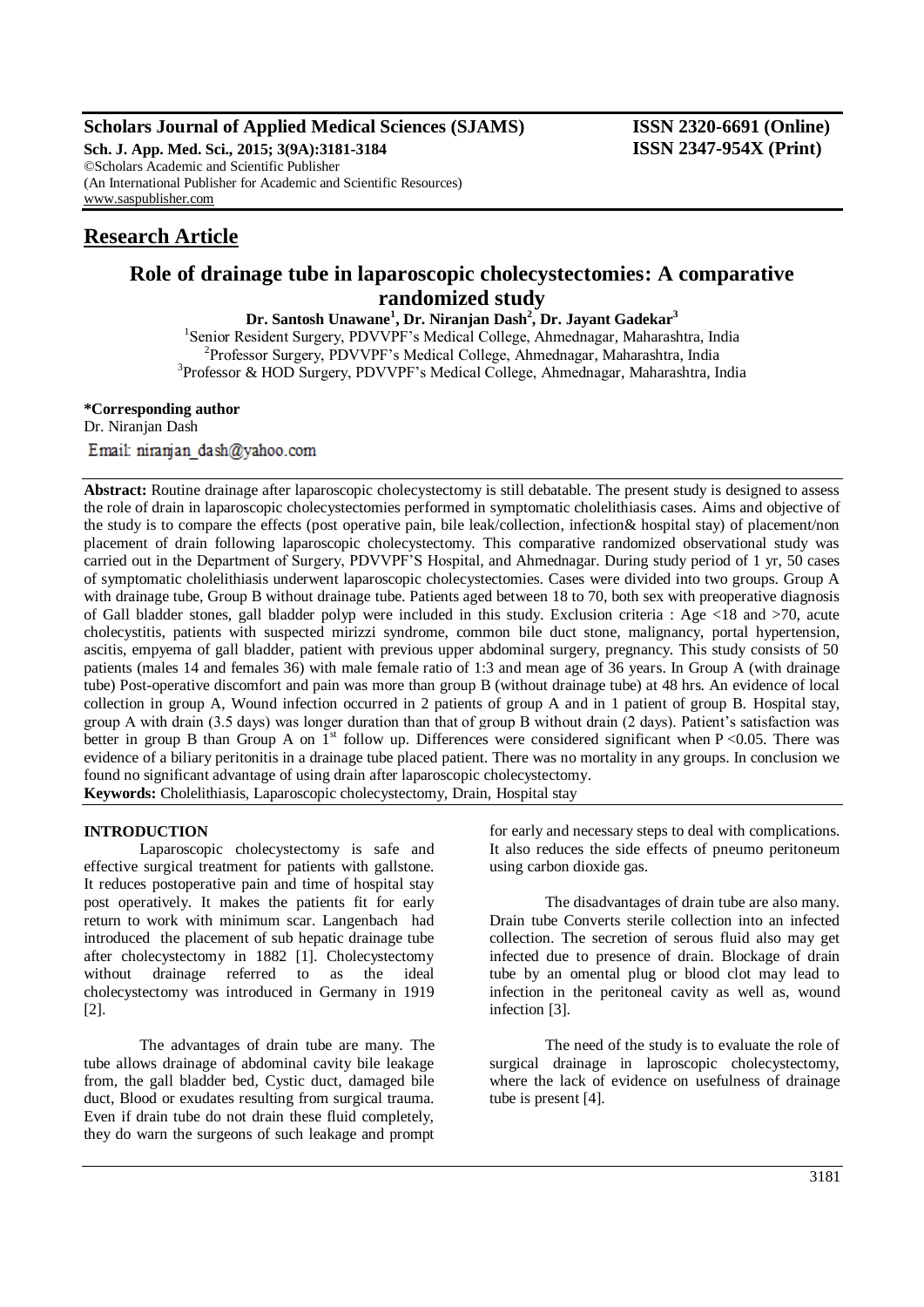### **Aims and objectives**

To compare the effect of placement/non placement of drain following laproscopic cholecystectomy with respect to (5), Post operative pain, local collection, wound Infection and hospital stay.

### **MATERIAL AND METHODS**

This comparative randomized study was carried out in Department of Surgery, PDVVPF's Hospital, and Ahmednagar. During the study period of one year, twenty five patients were simply randomized to have a drain tube (Group A), where as twenty five patients were randomized not to have a drain tube underwent laproscopic cholecystectomy. A written informed consent was obtained from all the patients and was told that there is a possibility to be converted to open surgery.

Inj. Cefuroxime 750 mg IV as standard preoperative antibiotic prophylaxis and post operative analgesia (diclofenac sodium 750 mg) intramuscularly. Post operative pain assessment was performed using visual analog scale (VAS), using linear scale between

zero (no pain) and 10 (strongest conceivable pain). Abdominal drainage was assisted in terms of quantity and quality of drainage. Post operative complications such as post operative nausea and vomiting, per hepatic collection bile leak, bleeding, wound infection were assessed. Abdominal ultrasonography was done only to patients suspected to have collection.

# **Operative procedure**

Laproscopic cholecystectomy was performed using North American four port technique. Thirty degree telescope was used. Two midline 10 mm umbilical and one below the xiphisternum port, two lateral 5 mm one below the coastal margin(mid clavicular line) another in right lumbar region(anterior axillary line) parallel to the umbilical port placed. Abdominal cavity inspected, fundus of the gall bladder grasped towards diaphragm, infundibulum retracted outward and downward. Calot's triangle identified, cystic artery and duct dissected and clipped. Gall bladder removed with the help of gall bladder extractor. In Group A patients (randomized) 18 french size drain kept in sub hepatic space through lateral 5 mm port [6]. Fig-1 & 2.



**Fig-1**: **shows drain in position following laparoscopic cholecystectomy**



**Fig-2: shows no drain following laparoscopic cholecystectomy**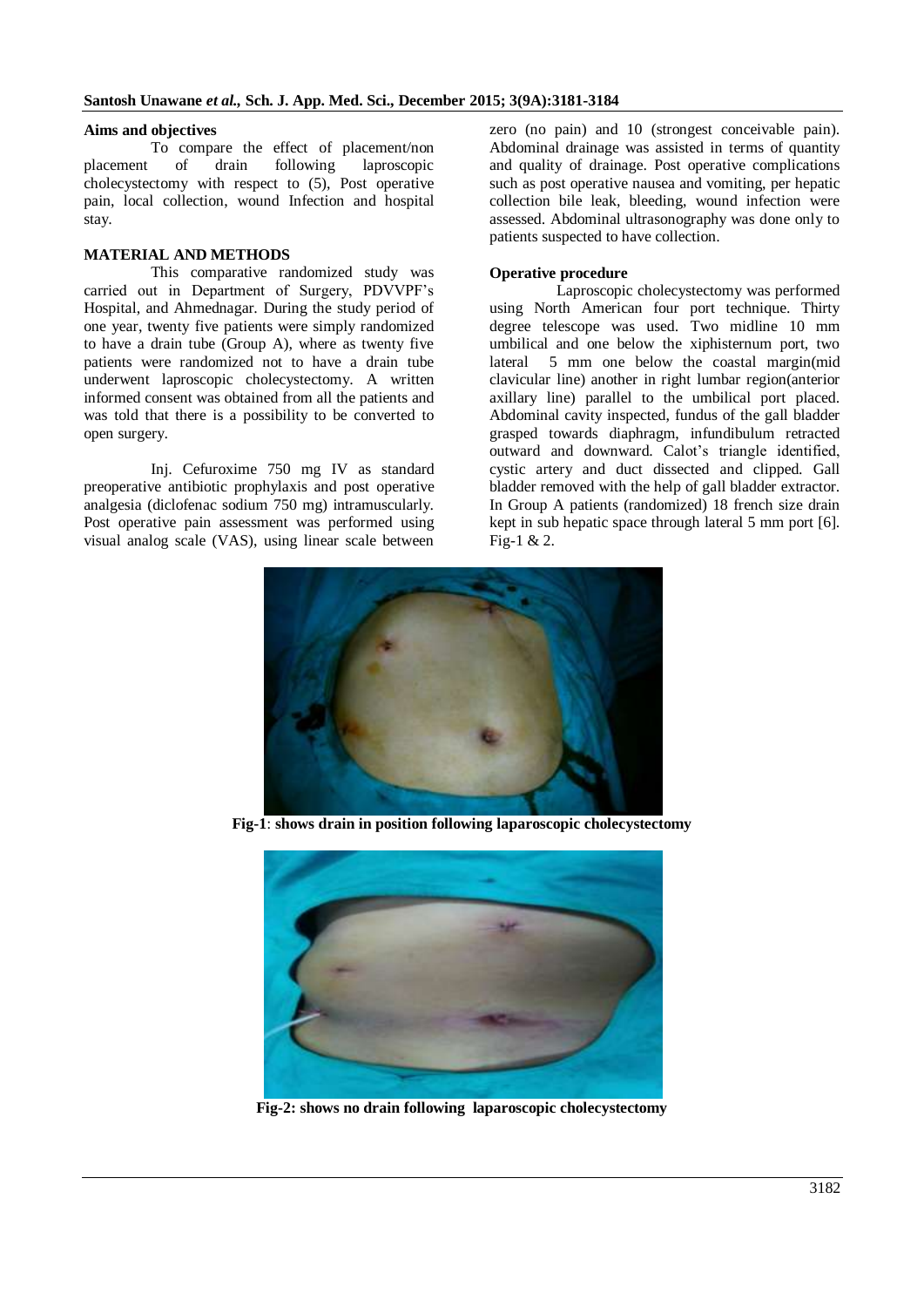#### **RESULTS**

This study consists of 50 patients (male-14 & female 36) with male: female ratio 1:3. Mean age group involved-36yrs. In Post operative pain (VAS), no significant difference at 24hrs (P value=0.558) and significant difference at 48 hrs (P value  $=0.044$ ) was found. On  $1<sup>st</sup>$  fallow up, after 01 wk of surgery, both group patients were pain free. Ref – Table 1

There was evidence of bile leak in one patient in Gr A. So re exploration was done. Difference was no significant (P value  $=$  0.510). Wound infection occurred in 2 (4%) patients in group A and one patient in group B 1(2%). difference was no significant (P value  $=$  0.5515). Hospital stay, in group a  $(3.5 \text{ days})$ was longer than group B (2 days).Difference was significant (P value 0.00). Ref –Table 2.

**Table- 1: Shows: VAS in post op pain.**

| Post operative | $24$ hrs | 48 hrs | 1 st week |
|----------------|----------|--------|-----------|
| pain(vas)      |          |        |           |
| <b>GROUP A</b> |          | 1.46   |           |
| <b>GROUP B</b> |          |        | -         |

**Table- 2: Shows – Difference between Grp A and B in bile leak, wound infection and hospital stay**

|                                | <b>GROUP A</b> | <b>GROUP B</b> |
|--------------------------------|----------------|----------------|
| <b>BILE LEAK</b>               |                |                |
| <b>RE EXPLORATION</b>          |                |                |
| WOUND INFECTION                | 2(4%)          | $1(2\%)$       |
| <b>STAY</b><br><b>HOSPITAL</b> | 3.5            |                |
| (MEAN)                         |                |                |

#### **DISCUSSION**

Langenebuch performed  $1<sup>st</sup>$  cholecystectomy in 1882. He placed peritoneal drain as a part of procedure. The routine placement of drain becomes a part of operation for a long period of time without any scientific evidence. Surgeons have routinely drained after laproscopic cholecystectomy because of fear of collection of bile or blood. Another reason for draining is to allow CO2 insufflated during laparoscopy to escape via drain site to reduce the side effect of CO2.

 In our study, Post operative pain (VAS) had significant difference at 48 hrs (P value=0.044) and at 1<sup>st</sup> week of follow up, there is no significant difference. (P value=0.521) Hawasli and brown found that there was no significant difference between two groups in post operative pain (7). On the contrary, Tzovaras *et al.;* suggested that the routine use of a drain in elective laparoscopic cholecystectomy has nothing to offer and it is associated with increased pain [8]. In our study, post operative pain in group A was due to pulling of drainage tube during change in position of patients in bed and subsequent post operative ambulation of the patients.

Wound infection occurred in 2(4%) in group A and 1 (2%) in group B, resulting in no significant difference (P value=0.5515). Study of Gurusamy *et al.;*  showed , wound infection in drain group 15 patients (18.75%) and in non drain group 4 patients (5%), resulting in significant difference [9]. In our study wound infection occurred due to inadequate antibiotic doses and poor personal hygiene as patients was economically and educationally poor.

Hospital stay in group A was 3.5 days & in group B 2 days. That showed significant difference (P value=0.00). Gurusamy *et al* reported significance difference with longer hospital stay in drained patients [9]. In present study, longer hospital stay in group A was due to pain at drainage tube site.

#### **CONCLUSION**

We found no significant advantage of using drain after laparoscopic cholecystectomy, the use of drains in laparoscopic cholecystectomy has not much to offer; in the contrary it can be associated with increased discomfort, pain and wound infection. Therefore, its routine use cannot be recommended as there is higher incidence of postoperative pain and longer duration of hospital stay with its use. However in selected group of patients it can be justifiable to leave drain when there is fear of unsolved or potential bile leak. Thus, use of drain does increase morbidity, but the operating surgeon should be the best judge to decide whether to place a drain or not. For better opinion, further study is required.

#### **REFERENCES**

- 1. Hawasli A, Brown E; The effect of drains in laparoscopic cholecystectomy. J Laparoendosc Surg 1994; 4(6):393-8
- 2. Kassum DA, Gagic NM, Menon GT; Cholecystectomy with and without drainage. Can J Surg 1979; 22(4): 358-60.
- 3. Schein M; To drain or not to drain? The role of drainage in the contaminated and infected abdomen: An international and personal perspective. World J Surg 2008;32(2) : 312-21
- 4. Lewis RT, Goodall RG, Marien B, *et al.;* smple elective cholecystectomy: To drain or not. Am j Surg. 1990; 159; 241-5.
- 5. Gouda EL-Labban, Emad Hokkam, Mohamed EL-Labban *et al.;* laparoscopic elective cholecystectomy with drain and without drain: A controlled randomized trail J Minim Access Surg, 2012; 8(3):90-92.
- 6. Prem Kumar Rathi, Abdul Razaque Shakh , Nandlal Kella, Rasool Bux Behan; Laparoscopic cholecystectomy without the use of drain in selected cases JLUMHS, 2011;vol 10:no 03.